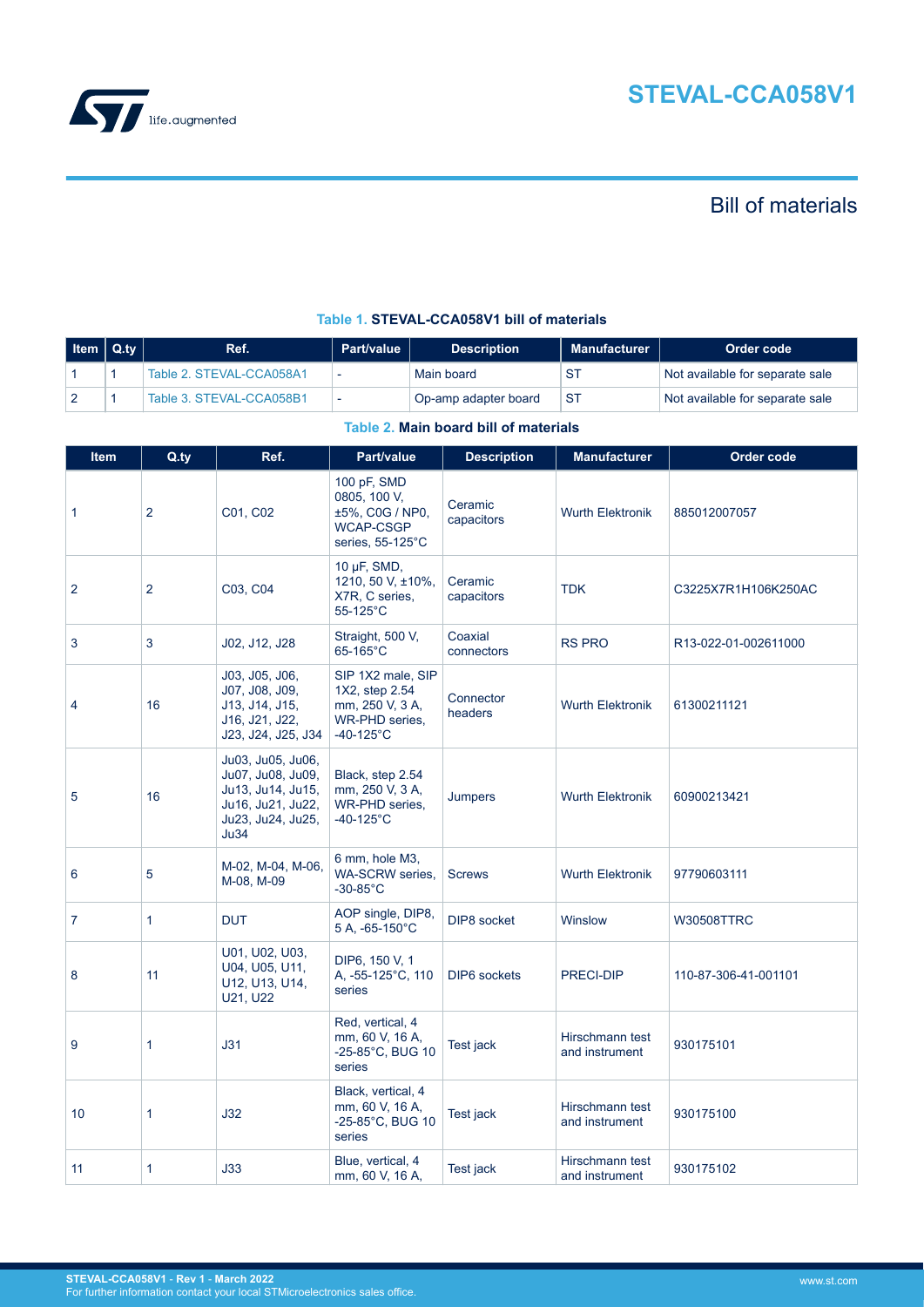<span id="page-1-0"></span>

| <b>Item</b> | $Q_{\cdot}$ ty | Ref.                                     | Part/value                                                           | <b>Description</b> | <b>Manufacturer</b>               | Order code |
|-------------|----------------|------------------------------------------|----------------------------------------------------------------------|--------------------|-----------------------------------|------------|
|             |                |                                          | -25-85°C, BUG 10<br>series                                           |                    |                                   |            |
| 12          | 2              | J01, J11                                 | Yellow, vertical, 4<br>mm, 60 V, 16 A,<br>-25-85°C, BUG 10<br>series | Test jack          | Hirschmann test<br>and instrument | 930175103  |
| 13          | 3              | J04, J26, J27                            | Green, vertical, 4<br>mm, 60 V, 16 A,<br>-25-85°C, BUG 10<br>series  | Test jack          | Hirschmann test<br>and instrument | 930175104  |
| 14          | 1              | <b>PT31</b>                              | Red, 1.6 mm hole                                                     | Test point         | Keystone                          | 5010       |
| 15          | 1              | <b>PT33</b>                              | Blue, 1.6 mm hole                                                    | Test point         | Keystone                          | 5127       |
| 16          | 6              | PT01, PT03,<br>PT11, PT13,<br>PT21, PT23 | White, 1.6 mm<br>hole                                                | Test points        | Keystone                          | 5012       |
| 17          | 6              | PT02, PT04,<br>PT12, PT22,<br>PT24, PT32 | Black, 1.6 mm<br>hole                                                | Test points        | Keystone                          | 5011       |
| 18          | 5              | M-01, M-03, M-05,<br>M-07, M-10          | 20 mm, M3 hole,<br><b>WA-SPAII series,</b><br>$-30-110^{\circ}C$     | Threaded spacers   | <b>Wurth Elektronik</b>           | 970200365  |

# **Table 3. Op-amp adapter board bill of materials**

| <b>Item</b>    | Quantity     | <b>Reference</b>                                                                        | Value                                                                               | <b>Description</b>                                                                       | <b>Manufacturer</b>     | <b>Part Number</b> |
|----------------|--------------|-----------------------------------------------------------------------------------------|-------------------------------------------------------------------------------------|------------------------------------------------------------------------------------------|-------------------------|--------------------|
| 1              | 12           | C1-1, C1-2, C1-3,<br>C1-4, C1-5, C1-6,<br>C1-7, C1-8, C1-9,<br>C1-10, C1-11,<br>$C1-12$ | 100 pF, SMT<br>$-0805, 100$<br>V, -55-125°C,<br><b>WCAP-CSGP</b><br>series, C0G/NP0 | Ceramic<br>capacitors                                                                    | <b>Wurth Elektronik</b> | 885012007057       |
| $\overline{2}$ | 1            | $IC1-1$                                                                                 | UA741CDT, SO-8                                                                      | Wide application<br>range high-<br>performance<br>monolithic<br>operational<br>amplifier | <b>ST</b>               | UA741CDT           |
| 3              | $\mathbf{1}$ | $IC1-2$                                                                                 | <b>TS921IDT, SO-8</b>                                                               | Rail-to-rail high<br>output current op-<br>amps                                          | <b>ST</b>               | <b>TS921IDT</b>    |
| 4              | 1            | $IC1-3$                                                                                 | <b>TSX3702IST,</b><br>MiniSO-8                                                      | Micropower (5 µA)<br>16 V dual CMOS<br>comparator with<br>push-pull output               | <b>ST</b>               | <b>TSX3702IST</b>  |
| 5              | 1            | $IC1-4$                                                                                 | <b>TSV631ILT,</b><br>SOT23-5L                                                       | Rail-to-rail input/<br>output 5 V CMOS<br>op-amp                                         | <b>ST</b>               | <b>TSV631ILT</b>   |
| 6              | 1            | $IC1-5$                                                                                 | <b>TSZ121ILT,</b><br>SOT23-5L                                                       | Very high<br>accuracy $(5 \mu V)$<br>zero drift 5 V<br>CMOS op-amp                       | <b>ST</b>               | <b>TSZ121ILT</b>   |
| $\overline{7}$ | 1            | $IC1-6$                                                                                 | <b>TSX393IST.</b><br>MiniSO-8                                                       | Micropower (5 µA)<br>16 V CMOS dual<br>comparator                                        | <b>ST</b>               | <b>TSX393IST</b>   |
| 8              | 1            | $IC1-7$                                                                                 | <b>TSU101ILT,</b><br>SOT23-5L                                                       | Nano power (580<br>nA) rail-to-rail I/O<br>5 V CMOS op-<br>amp                           | <b>ST</b>               | <b>TSU101ILT</b>   |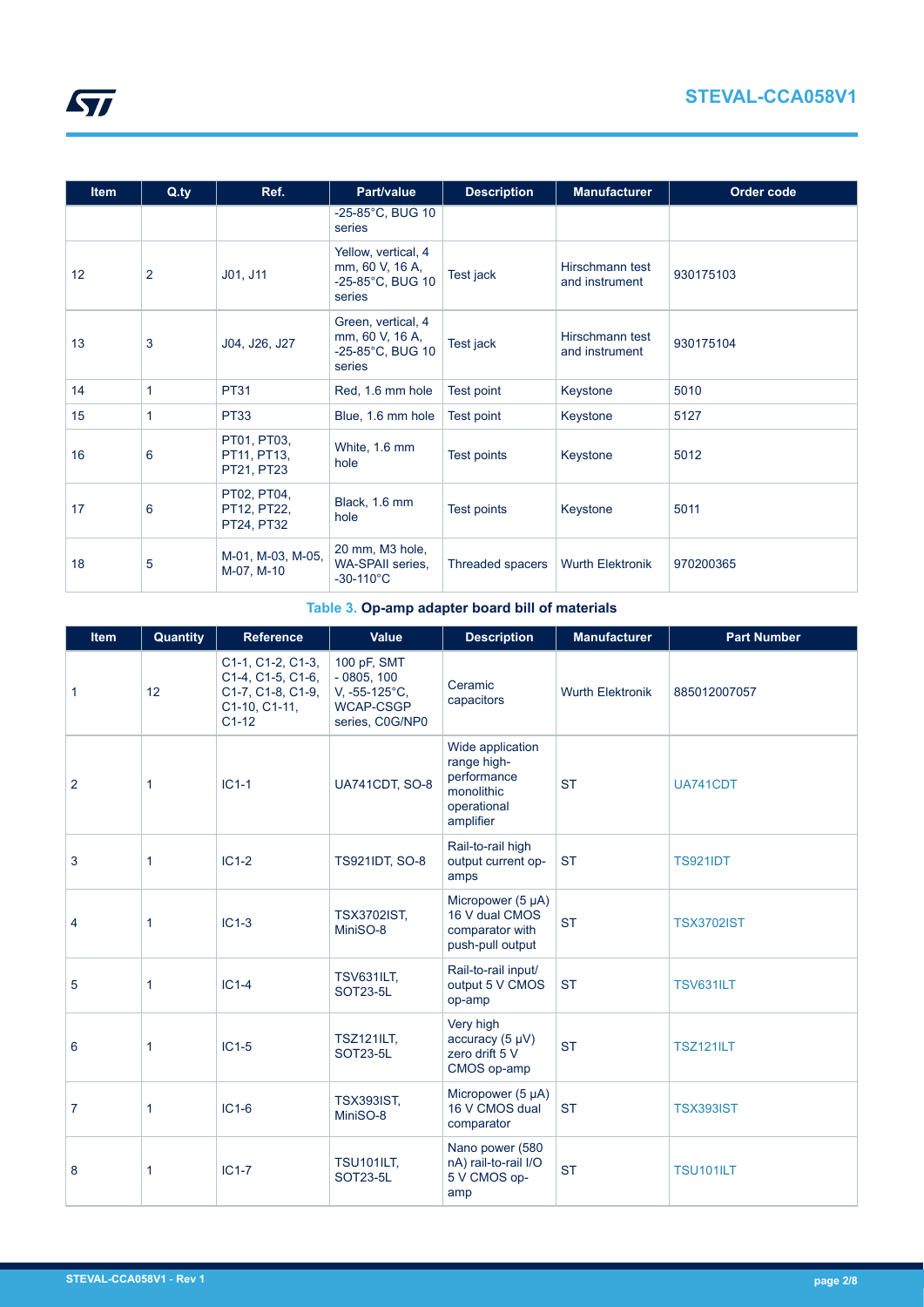| <b>Item</b> | Quantity | <b>Reference</b>                                                                                                                                                                     | Value                                                                       | <b>Description</b>                                                                    | <b>Manufacturer</b> | <b>Part Number</b> |
|-------------|----------|--------------------------------------------------------------------------------------------------------------------------------------------------------------------------------------|-----------------------------------------------------------------------------|---------------------------------------------------------------------------------------|---------------------|--------------------|
| 9           | 1        | $IC1-8$                                                                                                                                                                              | <b>TS881ILT,</b><br><b>SOT23-5L</b>                                         | Rail-to-rail 0.9<br>V nanopower<br>push-pull single<br>comparator                     | <b>ST</b>           | <b>TS881ILT</b>    |
| 10          | 1        | $IC1-9$                                                                                                                                                                              | <b>TSC210ICT,</b><br>SOT323-6L                                              | Low/high side<br>bidirectional, zero-<br>drift, current sense<br>amplifiers           | <b>ST</b>           | <b>TSC210ICT</b>   |
| 11          | 1        | $IC1-10$                                                                                                                                                                             | <b>TSV991ILT,</b><br><b>SOT23-5L</b>                                        | Wide-bandwidth<br>(20 MHz) rail-to-<br>rail input/output 5<br>V CMOS op-amp           | <b>ST</b>           | <b>TSV991ILT</b>   |
| 12          | 1        | $IC1-11$                                                                                                                                                                             | <b>TSV791ILT,</b><br><b>SOT23-5L</b>                                        | High bandwidth<br>(50 MHz) low<br>offset $(200 \mu V)$<br>rail-to-rail 5 V op-<br>amp | <b>ST</b>           | <b>TSV791ILT</b>   |
| 13          | 1        | $IC1-12$                                                                                                                                                                             | <b>TSV7721ILT,</b><br><b>SOT23-5L</b>                                       | High bandwidth<br>(22 MHz) low<br>offset $(200 \mu V)$<br>low-rail 5 V op-<br>amp     | <b>ST</b>           | <b>TSV7721ILT</b>  |
| 14          | 24       | $J1-1, J1-2, J1-3,$<br>J1-4, J1-5, J1-6,<br>J1-7, J1-8, J1-9,<br>$J1-10, J1-11,$<br>J1-12, J2-1, J2-2,<br>$J2-3, J2-4, J2-5,$<br>J2-6, J2-7, J2-8,<br>J2-9, J2-10, J2-11,<br>$J2-12$ | SIL 1X4 male,<br>SIP 1X3 step 2.54<br>mm, TS series,<br>$-55-105^{\circ}$ C | Connector<br>headers                                                                  | Samtec              | <b>TS-104-T-A</b>  |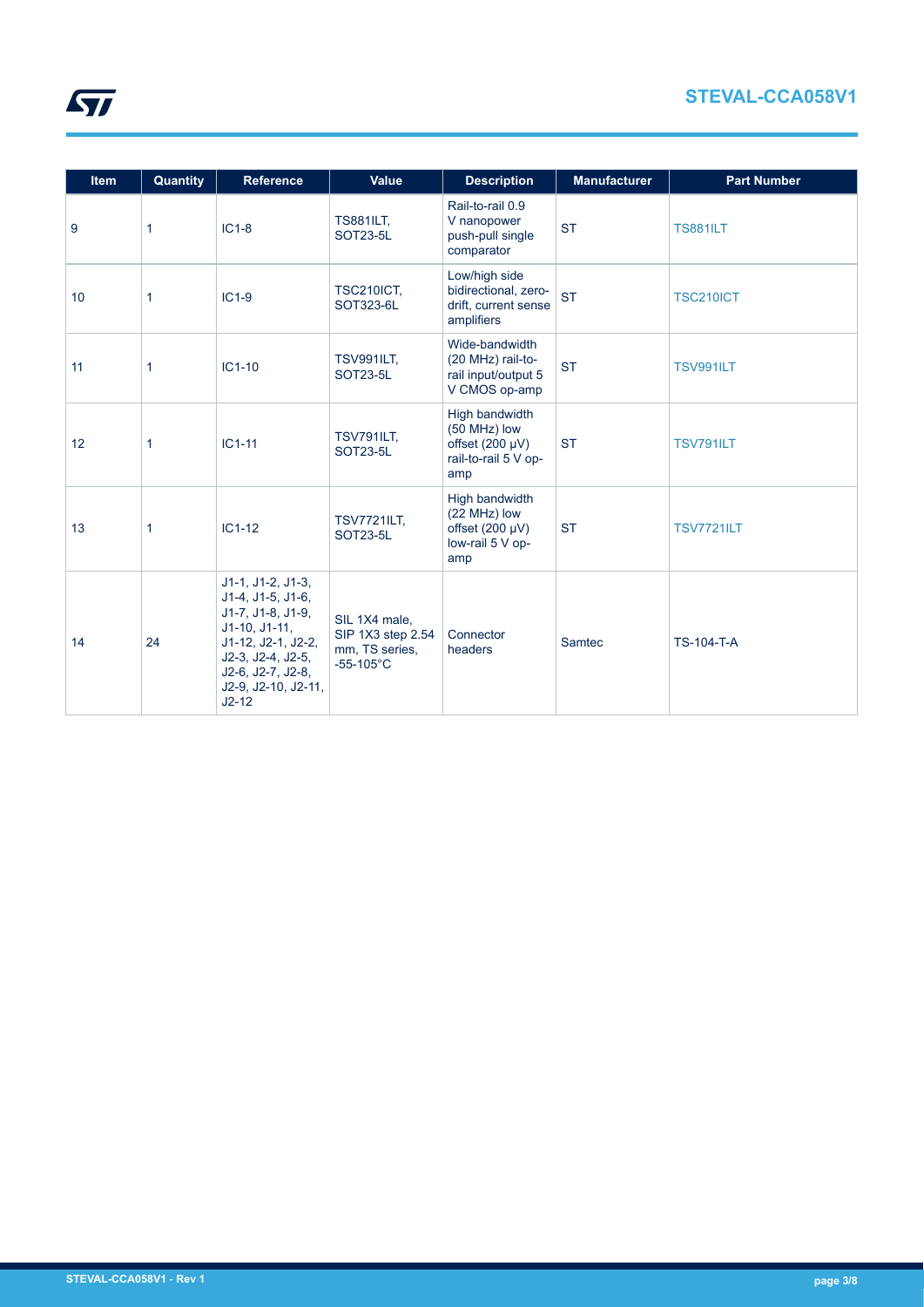## **Evaluation board license agreement**

*Important: All information on this document is subject to this Evaluation Board License Agreement.*

By using this evaluation board or kit (together with all related software, firmware, components, and documentation provided by ST, "Evaluation Board"), You ("You") are agreeing to be bound by the terms and conditions of this Evaluation Board License Agreement ("Agreement"). Do not use the Evaluation Board until You have read and agreed to this Agreement. Your use of the Evaluation Board constitutes Your acceptance of this Agreement.

## **LICENSE**

STMicroelectronics ("ST") grants You the right to use the enclosed Evaluation Board offering limited features only to evaluate and test ST products solely for Your evaluation and testing purposes in a research and development setting. The Evaluation Board shall not be, in any case, directly or indirectly assembled as a part in any production of Yours as it is solely developed to serve evaluation purposes and has no direct function and is not a finished product. If software and/or firmware is accompanied by a separate end user license agreement ("EULA"), then such software and/or firmware shall be governed by such EULA.

## **EVALUATION BOARD STATUS**

The Evaluation Board offers limited features allowing You only to evaluate and test the ST products. The Evaluation Board is not intended for consumer or household use. You are not authorized to use the Evaluation Board in any production system, and it may not be offered for sale or lease, or sold, leased or otherwise distributed for commercial purposes. If the Evaluation Board is incorporated in an evaluation system, the evaluation system may be used by You solely for Your evaluation and testing purposes. Such evaluation system may not be offered for sale or lease or sold, leased or otherwise distributed for commercial purposes and must be accompanied by a conspicuous notice as follows: "This device is not, and may not be, offered for sale or lease, or sold or leased or otherwise distributed for commercial purposes".

## **OWNERSHIP AND COPYRIGHT**

Title to the Evaluation Board remains with ST and/or its licensors. You may not remove any copyright or other proprietary rights notices without prior written authorization from ST. You may make one copy of the software and/or firmware of the Evaluation Board for back up or archival purposes provided that You reproduce and apply to such copy any copyright or other proprietary rights notices included on or embedded in the software and/or firmware. You agree to prevent any unauthorized copying in whole or in part of the Evaluation Board.

#### **RESTRICTIONS AND WARNINGS**

Before You handle or use the Evaluation Board, You must carefully review any related documentation provided by ST. Such documentation may contain important warnings. You shall comply with all such warnings and other instructions and employ reasonable safety precautions in using the Evaluation Board. Failure to do so may result in death, personal injury, or property damage. If You have any questions regarding the safe usage of the Evaluation Board, You should contact ST for guidance.

You may not sell, assign, sublicense, lease, rent or otherwise distribute the Evaluation Board for commercial purposes, in whole or in part, or use Evaluation Board in a production system, with the exception that if You are an authorized ST distributor, You may resell the Evaluation Board in compliance with the applicable terms and conditions. Except as provided in this Agreement or as explicitly permitted in the documentation of the Evaluation Board, You may not reproduce the Evaluation Board or modify,

reverse engineer, de-compile or disassemble its software and/or firmware, in whole or in part.

You shall not use the Evaluation Board in any safety critical or functional safety testing, including but not limited to testing of life supporting, military or nuclear applications. ST expressly disclaims any responsibility for such usage which shall be made at Your sole risk, even if ST has been informed in writing of such usage. Unless expressly designated in writing by ST as suitable for use in testing automotive or aerospace applications, You shall not use the Evaluation Board in such testing.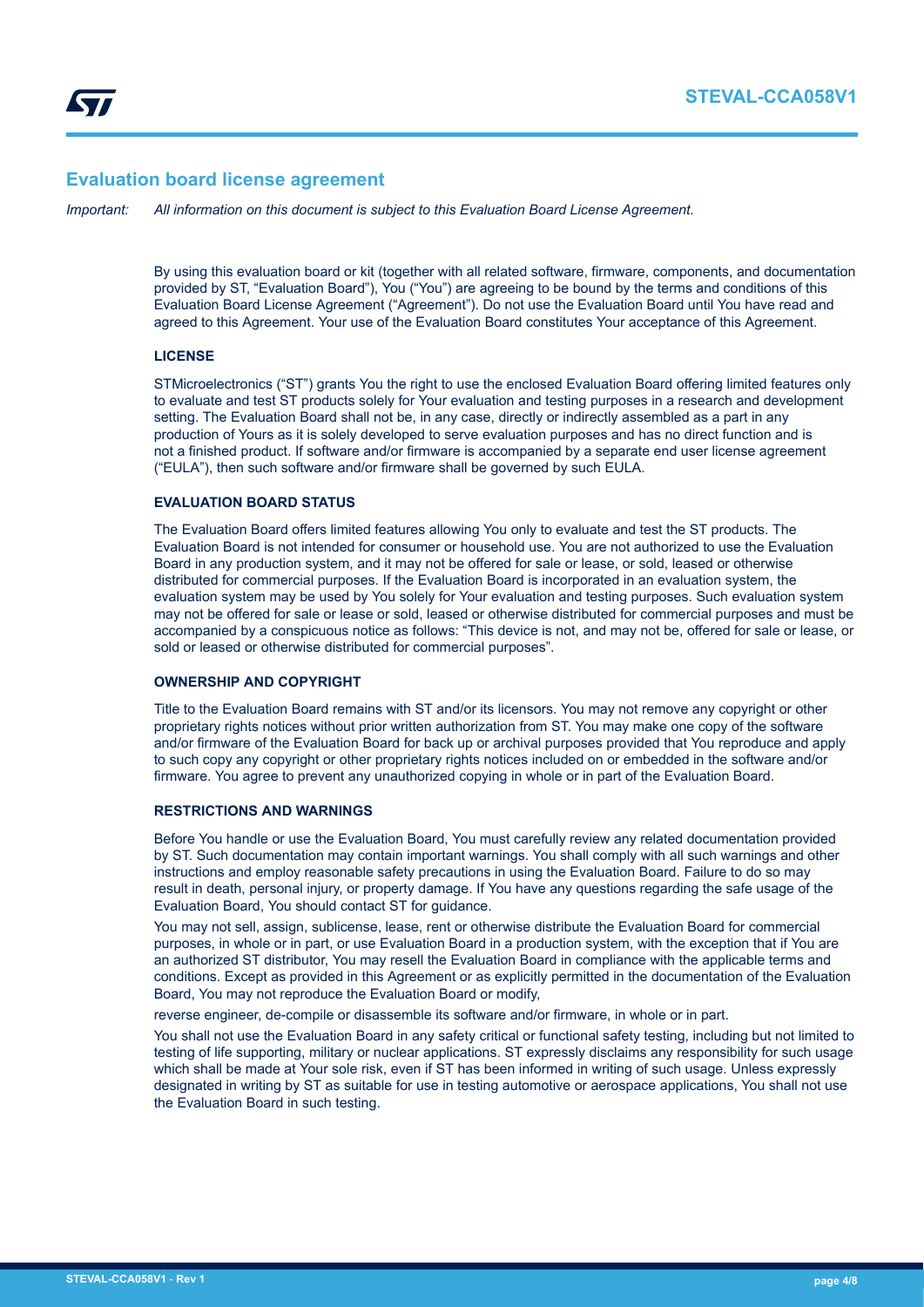

#### **Notice applicable to Evaluation Boards according to European Regulation**

For the European Regulation of the Evaluation Board, the applicable EU directives are considered, with a particular attention to the Low Voltage Directive (LVD) 2014/35/EU, the Electromagnetic Compatibility (EMC) Directive 2014/30/EU, and the Radio Equipment Directive (RED) 2014/53/EU. If the Evaluation Board is outside the scope of the foregoing Directives, then the General Product Safety Directive (GPSD) 2001/95/EC and Council Directive 93/68/EEC, amending Directive 73/23/EEC on electrical equipment designed for use within certain voltage limits, are applicable.

The Evaluation Board meets the requirements of the Restriction of Hazardous Substances (RoHS 2 or RoHS recast) Directive 2011/65/EU, Annex II, as amended by Directive 2015/863/EU.

#### **Notice applicable to Evaluation Boards not FCC-Approved**

This kit is designed to allow:

- 1. Product developers to evaluate electronic components, circuitry, or software associated with the kit to determine whether to incorporate such items in a finished product and
- 2. Software developers to write software applications for use with the end product.

This kit is not a finished product and when assembled may not be resold or otherwise marketed unless all required FCC equipment authorizations are first obtained. Operation is subject to the condition that this product not cause harmful interference to licensed radio stations and that this product accept harmful interference. Unless the assembled kit is designed to operate under part 15, part 18 or part 95 of 47 CFR, Chapter I ("FCC Rules"), the operator of the kit must operate under the authority of an FCC license holder or must secure an experimental authorization under part 5 of this chapter.

## **For Evaluation Boards annotated as FEDERAL COMMUNICATIONS COMMISSION (FCC) Part 15 Compliant**

- **FCC Interference Statement for Class A Evaluation Boards**: This equipment has been tested and found to comply with the limits for a Class A digital device, pursuant to part 15 of the FCC Rules. These limits are designed to provide reasonable protection against harmful interference when the equipment is operated in a commercial environment. This equipment generates, uses, and can radiate radio frequency energy and, if not installed and used in accordance with the instruction manual, may cause harmful interference to radio communications. Operation of this equipment in a residential area is likely to cause harmful interference in which case the user will be required to correct the interference at his own expense.
- **FCC Interference Statement for Class B Evaluation Boards**: This equipment has been tested and found to comply with the limits for a Class B digital device, pursuant to part 15 of the FCC Rules. These limits are designed to provide reasonable protection against harmful interference in a residential installation. This equipment generates, uses and can radiate radio frequency energy and, if not installed and used in accordance with the instructions, may cause harmful interference to radio communications. However, there is no guarantee that interference will not occur in a particular installation. If this equipment does cause harmful interference to radio or television reception, which can be determined by turning the equipment off and on, the user is encouraged to try to correct the interference by one or more of the following measures:
	- Reorient or relocate the receiving antenna.
	- Increase the separation between the equipment and receiver.
	- Connect the equipment to an outlet on a circuit different from that to which the receiver is connected.
	- Consult the dealer or an experienced radio/TV technician for help.
- This device complies with part 15 of the FCC Rules. Operation is subject to the following two conditions: (1) This device may not cause harmful interference, and (2) this device must accept any interference received, including interference that may cause undesired operation. Changes or modifications not expressly approved by the party responsible for compliance could void the user's authority to operate the equipment.

## **WARRANTY**

ST WARRANTS THAT IT HAS THE RIGHT TO PROVIDE THE EVALUATION BOARD TO YOU. THIS WARRANTY IS PROVIDED BY ST IN LIEU OF ALL OTHER WARRANTIES, WRITTEN OR ORAL, STATUTORY, EXPRESS OR IMPLIED, INCLUDING ANY WARRANTY AS TO MERCHANTABILITY, NON-INFRINGEMENT, FITNESS FOR ANY PARTICULAR PURPOSE, OR UNINTERRUPTED OR ERROR-FREE OPERATION, ALL OF WHICH ARE EXPRESSLY DISCLAIMED. THE EVALUATION BOARD IS PROVIDED "AS IS".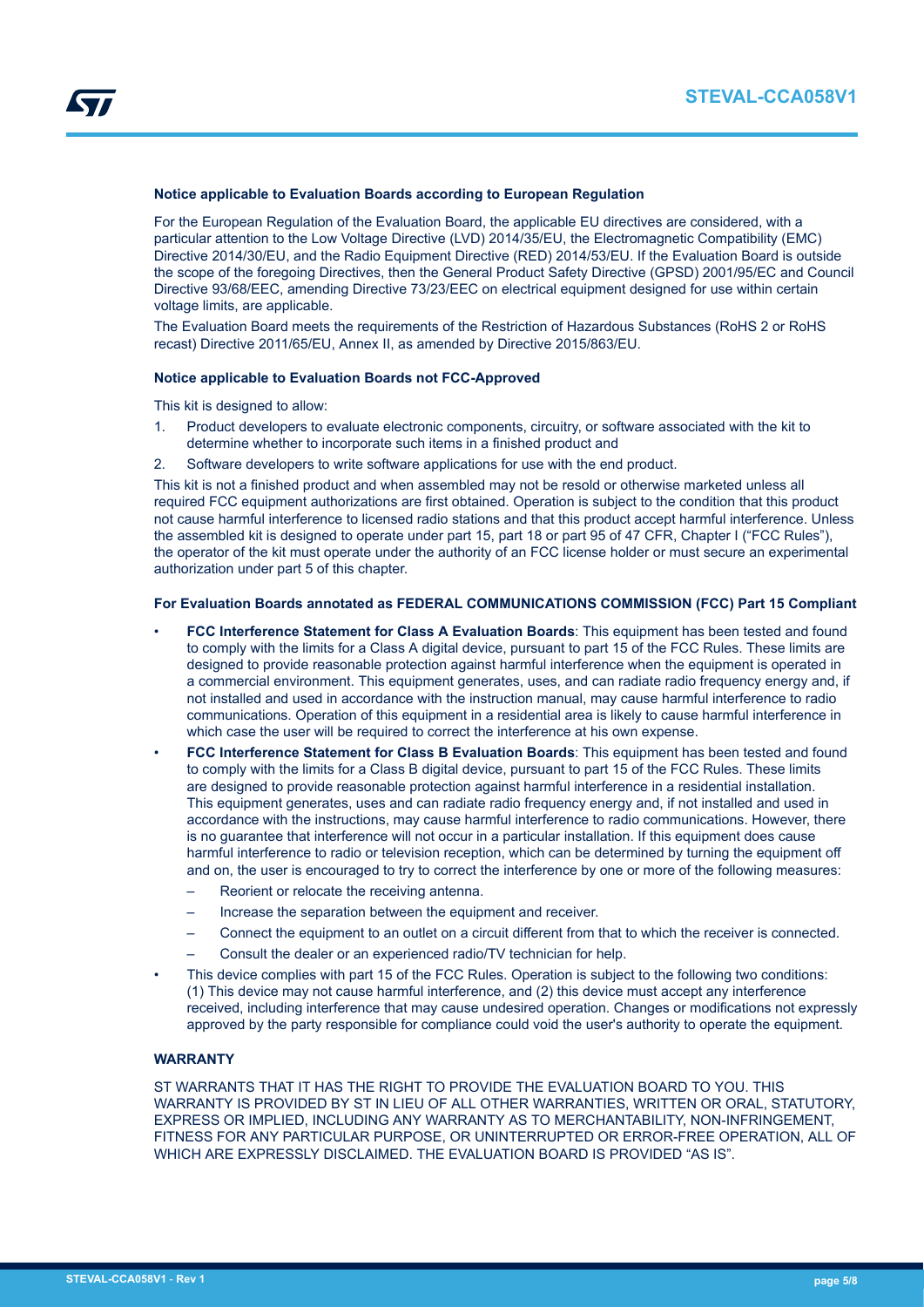YOU WARRANT TO ST THAT YOU WILL ENSURE THE EVALUATION BOARD IS USED ONLY BY ELECTRONICS EXPERTS WHO UNDERSTAND THE DANGERS OF HANDLING AND USING SUCH ITEMS, YOU ASSUME ALL RESPONSIBILITY AND LIABILITY FOR ANY IMPROPER OR UNSAFE HANDLING OR USE OF THE EVALUATION BOARD BY YOU, YOUR EMPLOYEES, AFFILIATES, CONTRACTORS, AND DESIGNEES.

## **LIMITATION OF LIABILITIES**

IN NO EVENT SHALL ST BE LIABLE TO YOU, WHETHER IN CONTRACT, TORT (INCLUDING NEGLIGENCE), STRICT LIABILITY, OR ANY OTHER LEGAL THEORY, FOR ANY INDIRECT, SPECIAL, CONSEQUENTIAL, INCIDENTAL, PUNITIVE, OR EXEMPLARY DAMAGES WITH RESPECT TO ANY MATTERS RELATING TO THIS AGREEMENT, REGARDLESS OF WHETHER ST HAS BEEN ADVISED OF THE POSSIBILITY OF THE SAME. IN NO EVENT SHALL ST'S LIABILITY ARISING OUT OF THIS AGREEMENT IN THE AGGREGATE EXCEED THE AMOUNT PAID BY YOU UNDER THIS AGREEMENT FOR THE PURCHASE OF THE EVALUATION BOARD, OR TEN UNITED STATES DOLLARS (\$10.00) IF NO PURCHASE PRICE WAS PAID.

## **INDEMNIFICATION**

You shall, at Your expense, defend ST and its Affiliates against a claim or action brought by a third party for infringement or misappropriation of any patent, copyright, trade secret or other intellectual property right of a third party to the extent resulting from (1) Your combination of the Evaluation Board with any other component, system, software, or firmware, (2) Your modification of the Evaluation Board, or (3) Your use of the Evaluation Board in a manner not permitted under this Agreement.

You shall indemnify ST and its Affiliates against and pay any resulting costs and damages finally awarded against ST or its Affiliates or agreed to in any settlement, provided that You have sole control of the defense and settlement of the claim or action, and ST cooperates in the defense and furnishes all related evidence under its control at Your expense. ST will be entitled to participate in the defense of such claim or action and to employ counsel at its own expense.

"Affiliates" means any corporation or other entity directly or indirectly controlled by, controlling or under common control with the entity in question, for so long as such ownership exists. "Control" means the direct or indirect beneficial ownership of more than fifty (50%) percent of the stock or other equity interests entitled to vote for the election of directors or an equivalent governing body. Any such corporation or other legal entity shall be deemed to be an Affiliate of such Party only as long as such Control exists.

## **TERMINATION**

ST may terminate this Agreement without notice if You breach this Agreement. Upon termination, You shall immediately destroy or return all copies of the software, firmware, and documentation of the Evaluation Board to ST and certify in writing to ST that You have done so.

## **APPLICABLE LAW AND JURISDICTION**

This Agreement shall be governed, construed and enforced in accordance with the laws of Switzerland, without regard to its conflict of laws rules. The UN Convention on Contracts for the International Sale of Goods shall not apply to this Agreement. In case of dispute and in the absence of an amicable settlement, the only competent jurisdiction shall be the Courts of Geneva, Switzerland. Any breach of this Agreement by You may result in irreparable damage to ST for which ST will not have an adequate remedy at law. Accordingly, in addition to any other remedies and damages available, You acknowledge and agree that ST may immediately seek enforcement of this Agreement in any jurisdiction by means of specific performance or injunction, without any requirement to post a bond or other security.

## **SEVERABILITY**

If any provision of this agreement is or becomes, at any time or for any reason, unenforceable or invalid, no other provision of this agreement shall be affected thereby, and the remaining provisions of this agreement shall continue with the same force and effect as if such unenforceable or invalid provisions had not been inserted in this Agreement. In addition, any unenforceable or invalid provision shall be deemed replaced by a provision that is valid and enforceable and that comes closest to expressing the intention of the unenforceable or invalid provision.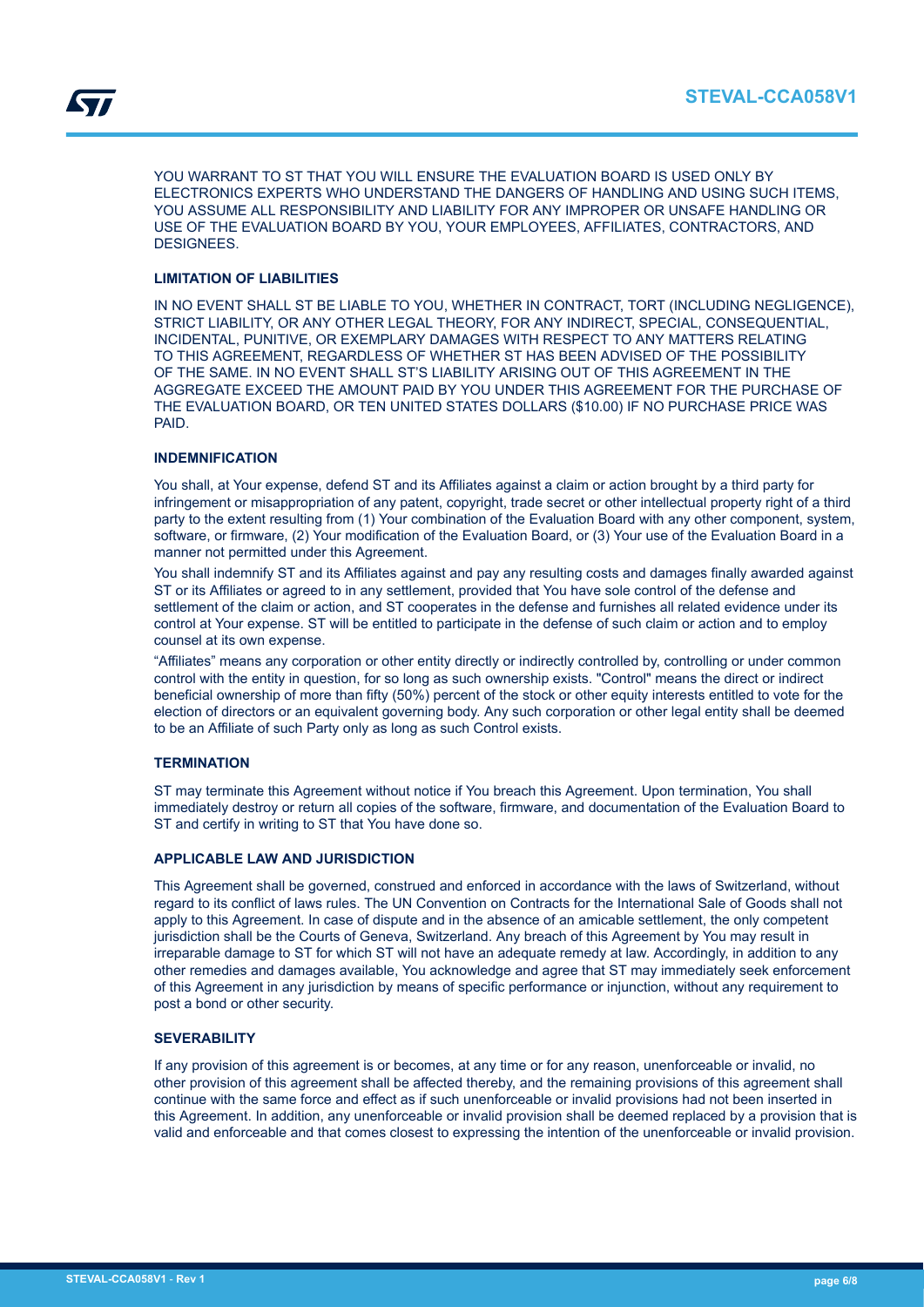## **WAIVER**

The waiver by either party of any breach of any provision of this Agreement shall not operate or be construed as a waiver of any other or a subsequent breach of the same or a different provision.

## **RELATIONSHIP OF THE PARTIES**

Nothing in this Agreement shall create, or be deemed to create, any joint venture, partnership, principal-agent, employer-employee or other relationship between the Parties, except that of independent contractors. Neither Party has the authority or power to bind, to contract in the name of, or to create a liability for the other in any way or for any purpose.

## **SURVIVAL**

Any provision of this Agreement which imposes an obligation after termination of this Agreement shall survive the termination of this Agreement.

## **SECTION HEADINGS**

Section headings are inserted for convenience only and shall not be used to interpret this Agreement.

## **WASTE AND RECYCLING**

**The Evaluation Board is not to be disposed of as urban waste. At the end of its life cycle, differentiated waste collection must be followed.** Consult the local authorities for more information on the proper disposal channels. It is mandatory to separately collect the Evaluation Board and make sure it is delivered it to the appropriate waste management and recycling centers.

As of 15 August 2018, in all the countries belonging to the European Union, the Evaluation Board is subject to the WEEE Directive 2012/19/EU requirement; therefore, it is forbidden to dispose of the Evaluation Board as undifferentiated waste or with other domestic wastes. Consult the local authorities for more information on the proper recycling centers.

Disposing of the Evaluation Board incorrectly may cause damage to the environment and may be subject to fines based on specific countries' rules.